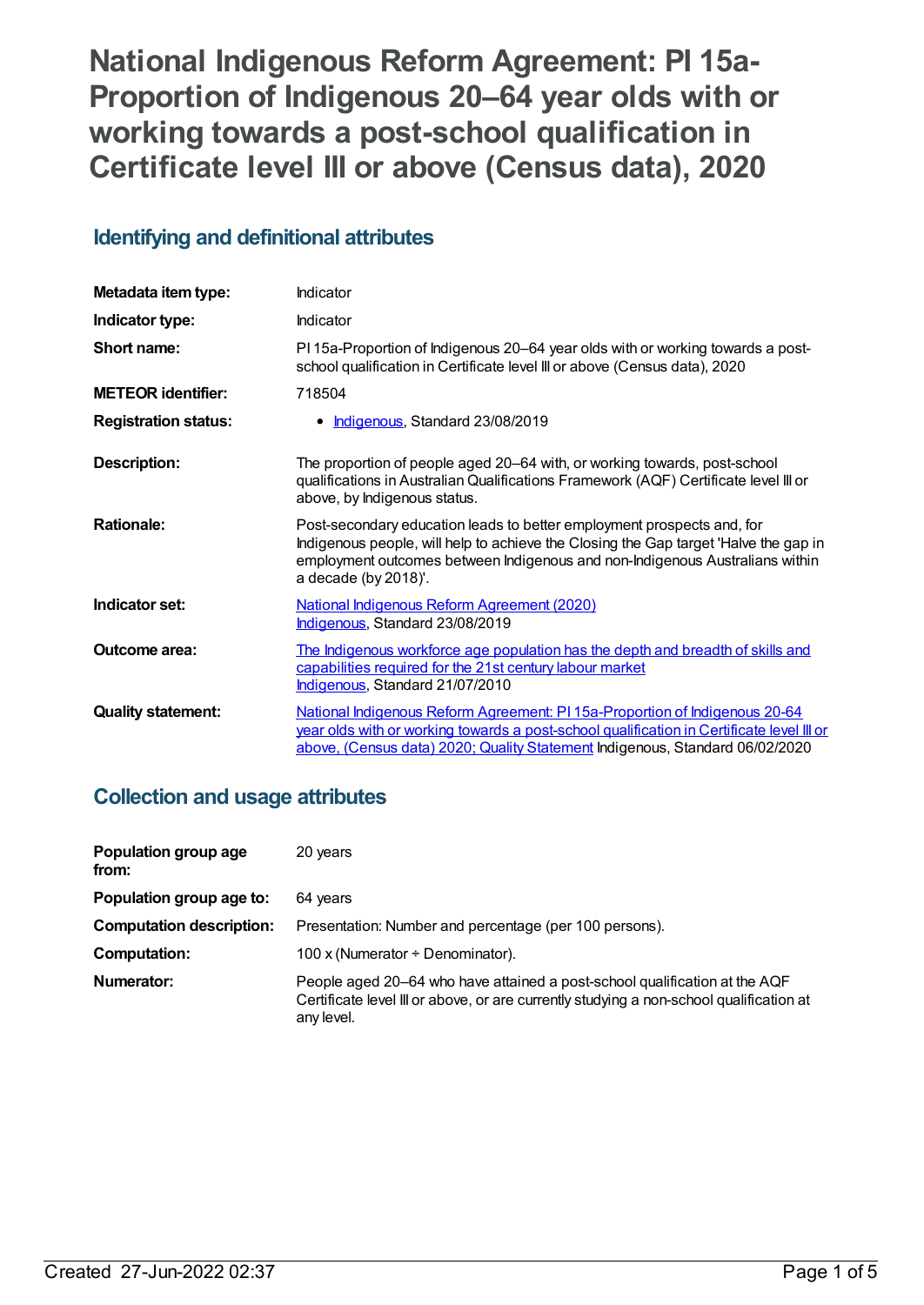#### **Data Element**

Level of study completed

**Data Source**

Census of [Population](https://meteor.aihw.gov.au/content/393890) and Housing

**Guide for use**

Data source type: Census

#### **Data Element / Data Set**

**Data Element**

Person—age

**Data Source**

Census of [Population](https://meteor.aihw.gov.au/content/393890) and Housing

**Guide for use**

Data source type: Census

### **Data Element / Data Set**

**Data Element**

Person—level of highest educational attainment

**Data Source**

Census of [Population](https://meteor.aihw.gov.au/content/393890) and Housing

#### **Guide for use**

Data source type: Census

### **Data Element / Data Set**

#### **Data Element**

Person—student/employment training indicator

**Data Source**

Census of [Population](https://meteor.aihw.gov.au/content/393890) and Housing

#### **Guide for use**

Data source type: Census

**Denominator:** Census counts of persons (Indigenous and non-Indigenous Australians) aged 20– 64.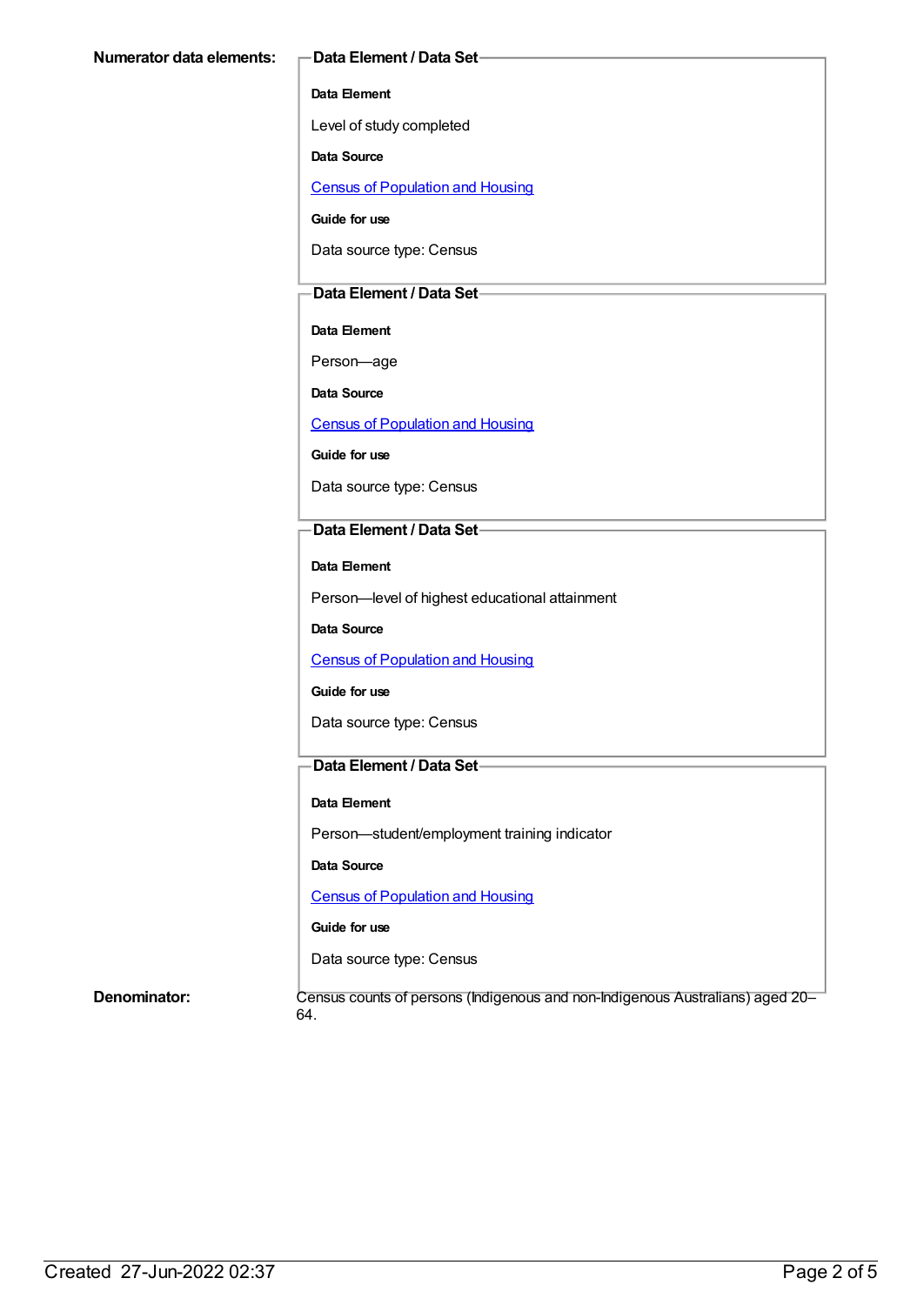| Denominator data                        | Data Element / Data Set-                                                         |
|-----------------------------------------|----------------------------------------------------------------------------------|
| elements:                               | Data Element                                                                     |
|                                         | Person-age                                                                       |
|                                         |                                                                                  |
|                                         | <b>Data Source</b>                                                               |
|                                         | <b>Census of Population and Housing</b>                                          |
|                                         | Guide for use                                                                    |
|                                         | Data source type: Census                                                         |
| Disaggregation:                         | National and state/territory by Indigenous status by remoteness area, by:        |
|                                         | • completed study/currently studying<br>• level of study (completed study only). |
| <b>Disaggregation data</b><br>elements: | Data Element / Data Set-                                                         |
|                                         | Data Element                                                                     |
|                                         | Level of completed study                                                         |
|                                         | <b>Data Source</b>                                                               |
|                                         | <b>Census of Population and Housing</b>                                          |
|                                         | Guide for use                                                                    |
|                                         | Data source type: Census                                                         |
|                                         | Data Element / Data Set-                                                         |
|                                         | Data Element                                                                     |
|                                         | Person-area of usual residence, statistical area level 1 (SA1) (ASGS 2016)       |
|                                         | <b>Data Source</b>                                                               |
|                                         | <b>Census of Population and Housing</b>                                          |
|                                         | Guide for use                                                                    |
|                                         | Data source type: Census                                                         |
|                                         | Data Element / Data Set-                                                         |
|                                         | <b>Data Element</b>                                                              |
|                                         | Person-Indigenous status                                                         |
|                                         | Data Source                                                                      |
|                                         | <b>Census of Population and Housing</b>                                          |
|                                         | Guide for use                                                                    |
|                                         | Data source type: Census                                                         |
|                                         |                                                                                  |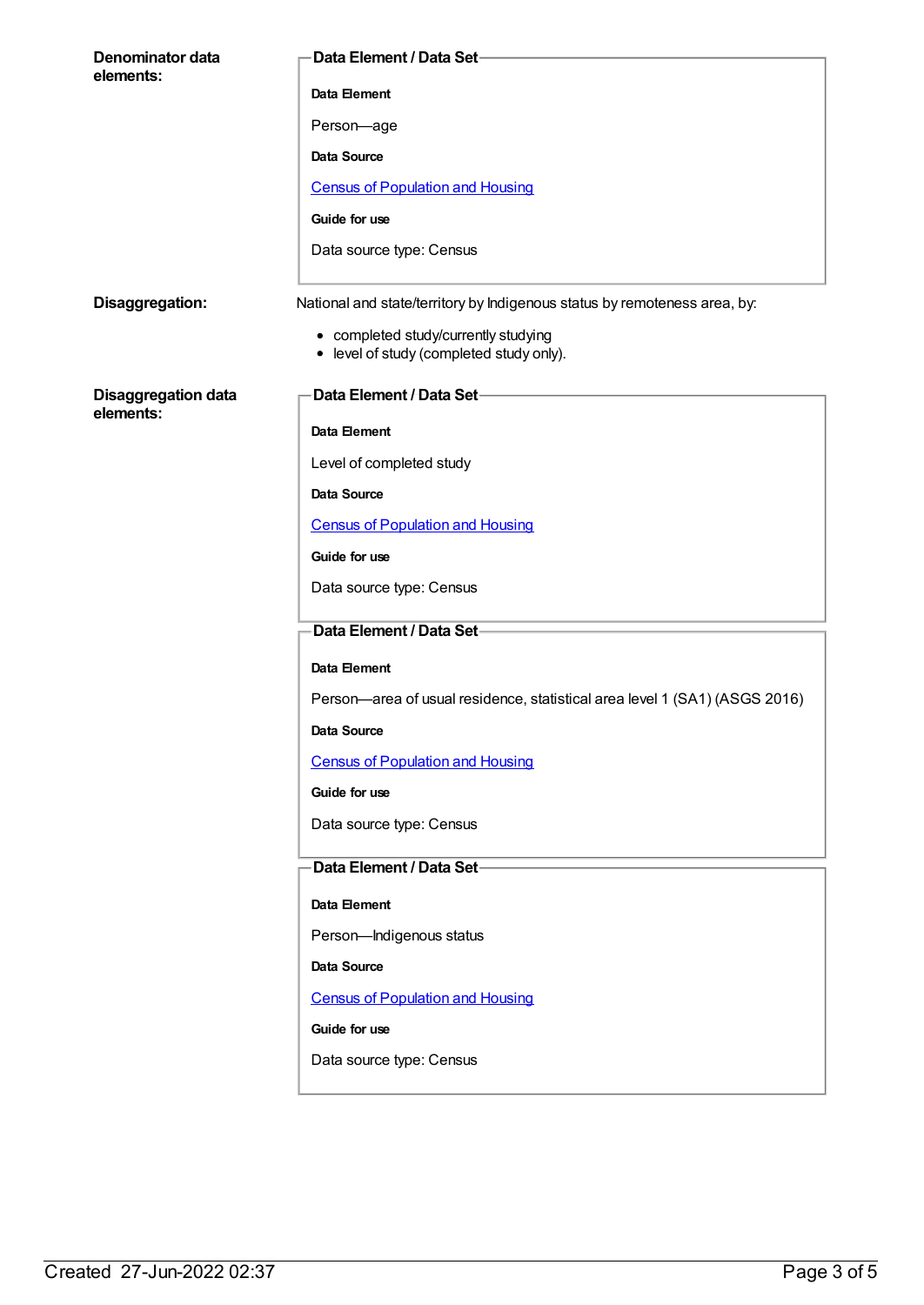**Comments:** No new data are available for this indicator.

The 2016 Census data, except for remoteness data, were provided for the 2018 NIRA report. Remoteness data were provided for the 2019 report (2017–18 reporting cycle).

The 2011 Census data were provided for the 2013 NIRA report but were not available disaggregated by remoteness. The 2011 Census data were resupplied for 2014 reporting disaggregated by remoteness.

The baseline report reported data from the 2006 Census as the main data collection.

For people 'with' a non-school qualification:

- People whose level of education was inadequately described are excluded from the calculation (numerator and denominator).
- The Census measure excludes people whose level of highest non-school qualification or attendance status is not stated or inadequately described if they fail to meet the indicator criteria for either variable.
- People whose level of non-school qualification is determined to be certificate level but is not able to be further defined (that is, coded as Certificate nfd) are assumed to have attained a qualification below Certificate level III and are therefore excluded from the numerator for this indicator.

For people 'working towards' a non-school qualification:

Level of qualification is not available for people 'working towards' post-school qualifications. Therefore, people who are currently studying a non-school qualification at any level are included in the calculations for this indicator.

The denominator excludes people whose level of non-school qualification or attendance status was not stated.

At this stage, the Australian Bureau of Statistics (ABS) advises that information is only available on qualification levels for those who have completed studies (not those who are currently studying). Therefore, the ABS recommended restricting the definition for baseline reporting accordingly to those who have completed Certificate level III or above, and those currently studying a non-school qualification.

Baseline year for the Council of Australian Governments' Closing the Gap target (Halve the gap in employment outcomes between Indigenous and non-Indigenous Australians within a decade) is 2008; baseline year for this measure is 2006.

The term 'Aboriginal and Torres Strait Islander people' is preferred when referring to the separate Indigenous peoples of Australia. However, the term 'Indigenous' is used interchangeably with 'Aboriginal and Torres Strait Islander' in this indicator to assist readability.

## **Representational attributes**

| <b>Representation class:</b> | Percentage |
|------------------------------|------------|
| Data type:                   | Real       |
| Unit of measure:             | Person     |
| Format:                      | NN N       |
|                              |            |

## **Indicator conceptual framework**

**Framework and dimensions:** [Socioeconomic](https://meteor.aihw.gov.au/content/410674) Factors

## **Data source attributes**